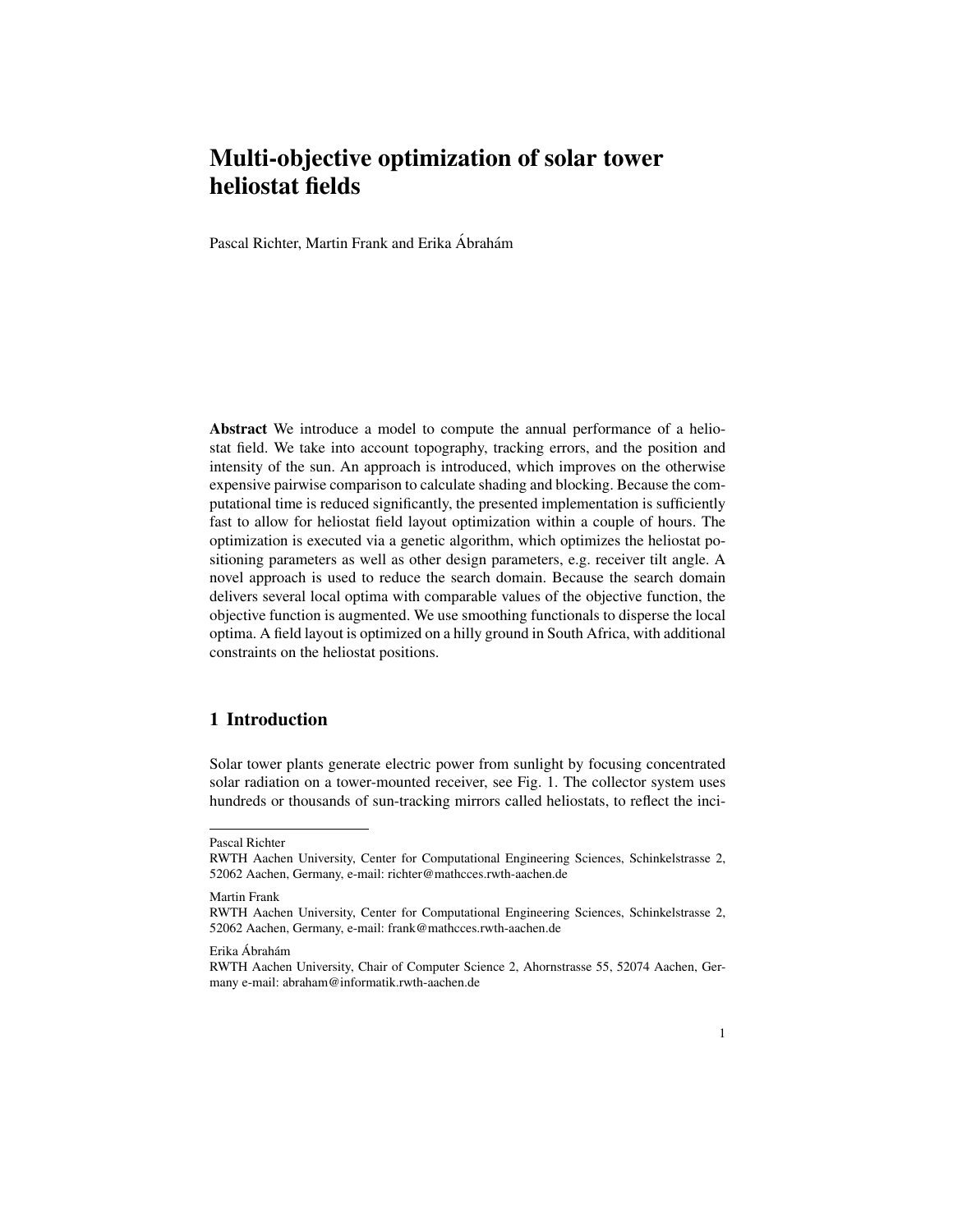dent sunlight onto the receiver where a fluid is being heated up. Today's receiver types use water/steam, air or molten salt to transport the heat. Usually, the heat of the fluid is exchanged into steam which powers a turbine to generate electricity.



Fig. 1 Solar tower plant PS10, 11 MW in Andalusia, Spain. [Source: flickr]

Solar tower plants are not yet cost-competitive [6]. Therefore, concentrating solar thermal power plant markets and projects today only evolve where a political framework ensures financial incentives. For commercial solar tower project developments, a conceptual plant design has to be determined in an early planning stage. Designing commercial power plants aims always at finding the most economic plant design under a given set of constraints.

In this paper a model and optimisation algorithm for heliostat field layout is introduced. The underlying solar tower model is presented in section 2. Because the model is used in an optimisation process, a computationally efficient calculation of insolation with enough accuracy is needed.

# 2 Ray-tracing model

A solar field is given by N heliostats  $H_i$ , each with an area  $A_i$ . For the time-dependent solar angles  $\theta_{\text{solar}}$  and  $\gamma_{\text{solar}}$ , and the direct normal irradiation  $I_{\text{DNI}}$ , the ray-tracing model computes the received optical radiation over a year, while taking cosine effects  $\eta_{\cos}$ , shading and blocking  $\eta_{\rm sb}$ , heliostat reflectivity  $\eta_{\rm ref}$ , atmospheric attenuation  $\eta_{aa}$  and spillage losses  $\eta_{spl}$  into account. For each heliostat  $H_i$  the time dependent received optical radiation is defined by

$$
P^{i}(t,d) = A_{i} \cdot I_{\text{DNI}}(t,d) \cdot \eta_{\cos,i}(t,d) \cdot \eta_{\text{sb},i}(t,d) \cdot \eta_{\text{ref},i}(t,d) \cdot \eta_{\text{aa},i}(t,d) \cdot \eta_{\text{spl},i}(t,d),\tag{1}
$$

at time *t* of the day *d*. At the end of this section the annual received radiation of the full plant is computed, which depends on the sunrise and sunset of every day in the year. We essentially use the same model as [7], the main difference being that we use a hierarchical ray-tracing method, and speed-up the computation of shading and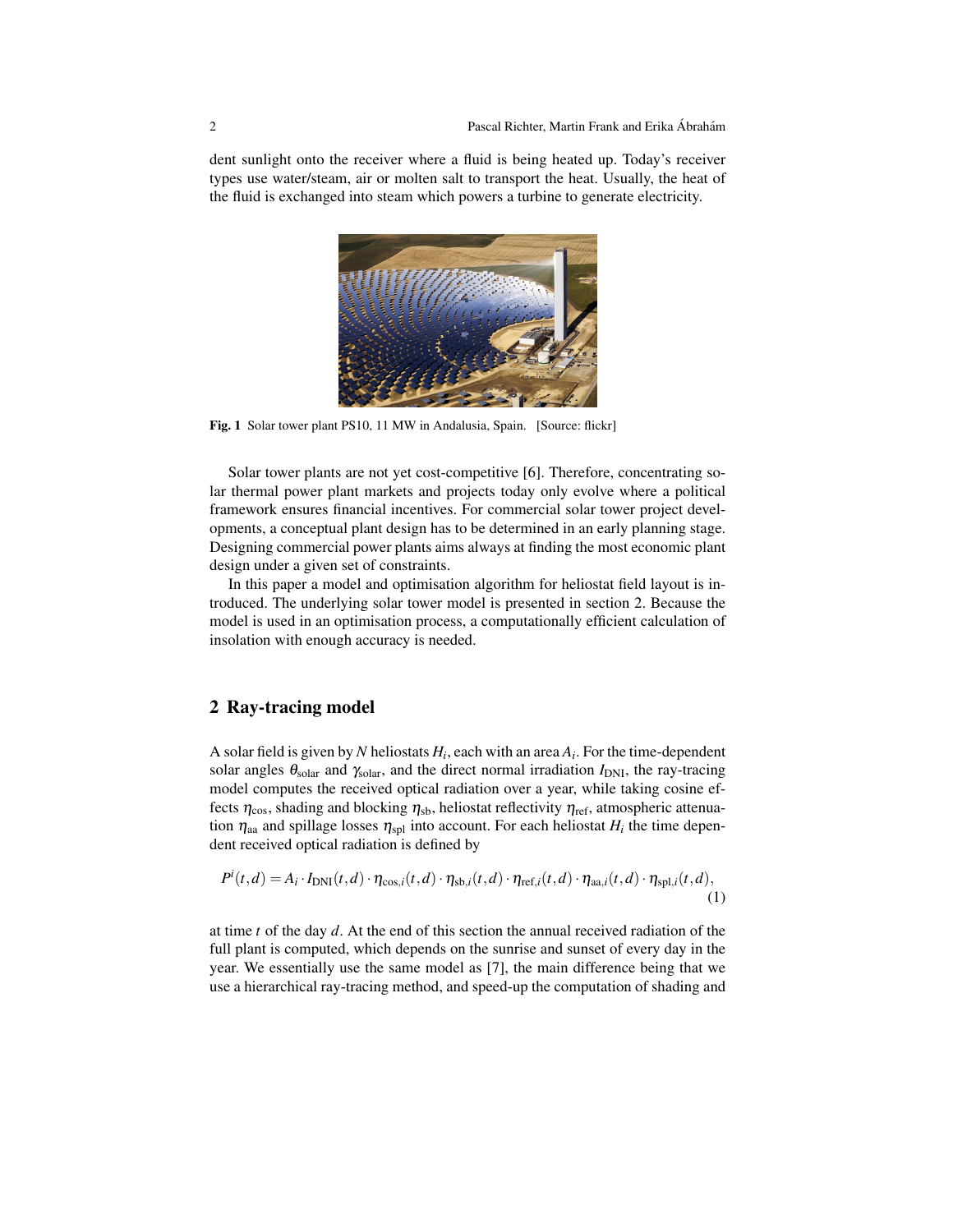Multi-objective optimization of solar tower heliostat fields 3

blocking effects.

#### Hierarchical ray-tracing method

The rays have their origin in the sun, hit the surface of a heliostat and are reflected in direction of the receiver. We are interested in the reflected power of a heliostat, which is hitting the receiver. To detect the optical flux over the heliostat's surface we are using a hierarchical approach of ray-tracing methods  $[1, 7]$ , where the complete flux is computed by numerical integration with the use of Gauss-Legendre quadrature rule. Thus, the surface is partitioned in a number of regions, each with a representative ray. The influence on the reflection by shading, blocking and ray interception at the receiver is determined just for this single ray as representative for the whole region. Each area is weighted by the irradiance of its representative ray. Finally all values are summed to get the power of the heliostat. The number of representative rays per heliostat is given by the selected order of the Gaussian quadrature rule.

### Shading and blocking

For each representative ray of a heliostat, shading and blocking effects by neighbouring heliostats or the tower must be detected. This is the most expensive part of a simulation. The brute-force approach of a pairwise comparison of each ray with all heliostats is computationally expensive. The computational complexity can be reduced by only considering a subset of heliostats that can potentially shade or block a heliostat [1]. To determine this subset, a data structure is needed which is fast in nearest-neighbour search and in range-search.

Therefore, for better performance, a two-dimensional bitboard index structure is used. The idea is to cover the two-dimensional *x*-*y* space with an equidistant grid such that the space is sub-divided in distinct quadratic cells. Inside those cells the information is stored if nearby is a heliostat.

For a nearest-neighbour search, just the surrounding cells around a cell have to be checked, instead of all heliostats. The same holds for a range-search, where e.g. all heliostats in one direction are wanted. Just the containing cells of the range have to be checked. In some test cases we could accelerate the simulation by factor 100.

#### Annual received optical radiation

The annual received optical radiation of the whole power plant is given by the sum of the annual received optical radiation of all heliostats *H<sup>i</sup>* ,

$$
E_{\text{year}} = \sum_{i=1}^{N} E_{\text{year}}^{i} = \sum_{i=1}^{N} \sum_{d=1}^{365} \left( \int_{\text{sumrise}}^{\text{sunset}} P_i(t, d) \, \mathrm{d}t \right), \tag{2}
$$

with power  $P_i$  given in equation (1). The sunrise and the sunset depend on the day *d*. The value of the received optical radiation over a year  $E_{\text{year}}$ , is the basis for each objective function in the optimisation process, see section 3. For each different configuration of the solar field, this value has to be computed by a simulation.

The time integral from sunrise to sunset in (2) is solved numerically. In common practice, an iteration with constant time step [3, 5, 10] is used. Noone et al. [7] propose an iteration with constant solar angle step, which allows the same accuracy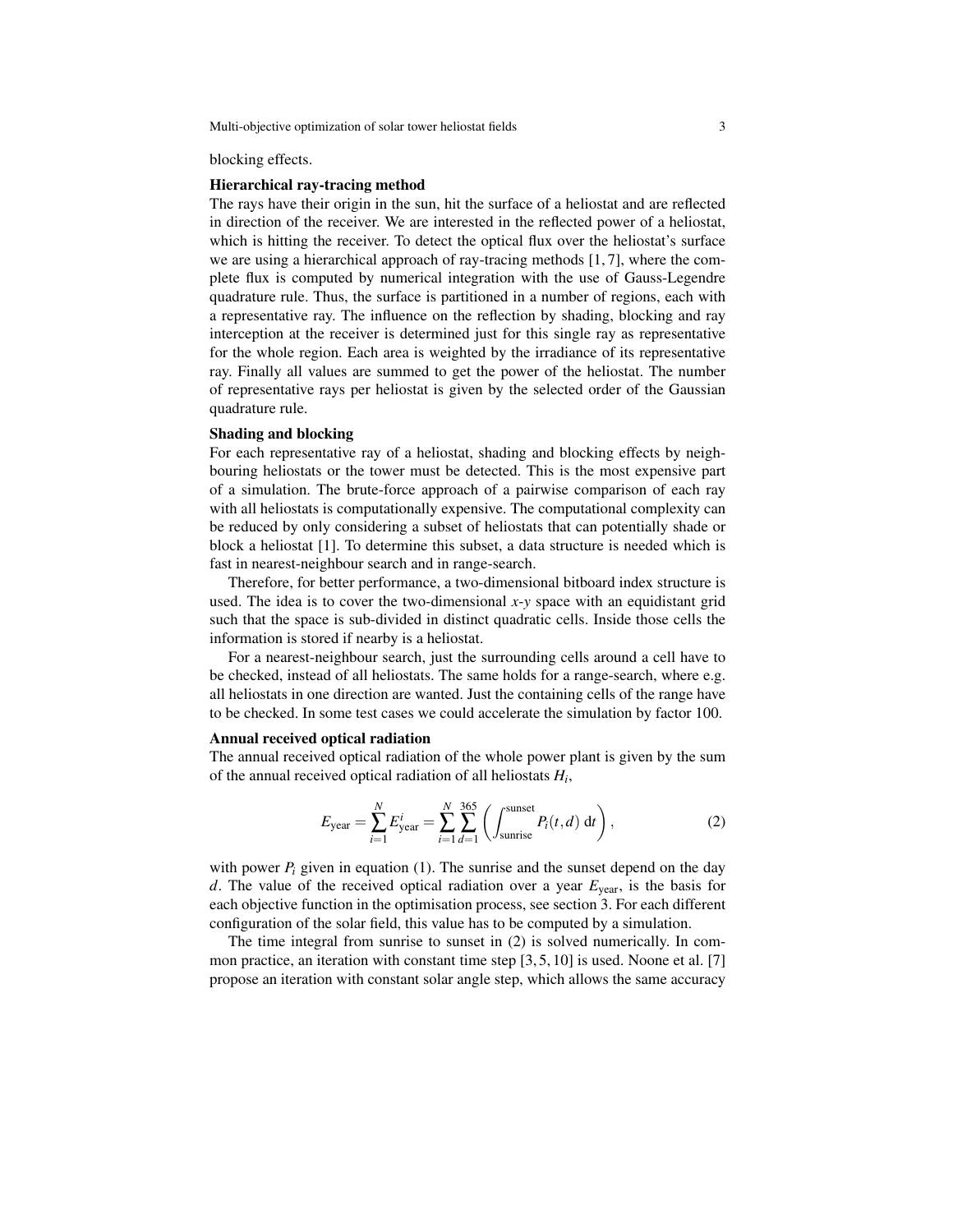but needs fewer iterations. Both approaches approximate the time integral with midpoint rule. For higher accuracy other numerical quadrature rules are recommended. The herein proposed Gauss-Legendre quadrature rule uses non-constant time (or solar angle) steps:

$$
\int_{a:=\text{sumise}}^{b:=\text{sunset}} P_i(t,d) \, \mathrm{d}t \approx \frac{b-a}{2} \sum_{i=1}^n w_i \cdot f\left(\frac{b-a}{2}t_i + \frac{a+b}{2}\right),\tag{3}
$$

with *n* Gaussian time-abscissas  $t_i$  and Gaussian weights  $w_i$ . Additionally the sum of the days can be approximated by using a sort of trapezoidal rule with just  $m \in$  $\{1, 2, \ldots, 365\}$  days.

# 3 Optimisation

Various effects – cosine effects, shading and blocking of heliostats (presented in section 2) – reduce the efficiency of the solar tower. An objective of an optimisation is to discover an optimal positioning of the heliostats in the field. In the literature, the general structure of the heliostat arrangement is predefined by assumptions, e.g. radial staggered, circles or spirals [7–10]. In these cases, an optimisation means to find an assignment of about two to four parameters which define the structure, e.g. radius or angle of a spiral. However, the assumption of the structure leads to many comparable local optima [9]. In addition, these optimisations generate a regular or symmetric structure which could be suitable for nearly flat areas but not for a hilly topology.

In this work, we introduce an approach where the heliostats' alignment does not depend on any structure. Namely, the heliostats obtain the highest amount of freedom in order to find their optimal position. For that purpose, we use a genetic algorithm [2, 4] with a novel genotype-representation which reduces the search domain of the algorithm. The only restriction of the approach is that neighbouring heliostats must be separated by a minimum distance in order to prevent a collision.

#### Genetic algorithm

The functionality of a genetic algorithm is inspired by the biological evolution. A population of candidate solutions, called individuals, evolves in order to provide better solutions for an optimisation problem. Each individual has a set of properties, called genotypes or genomes. Usually, a genotype is represented as an array of several genes such that a unique assignment of gene and property exists. Two or more individuals are combined by mixing the genotypes gene by gene in order to generate a new population. Using this approach for the position of heliostats, the sets of heliostats from different heliostats are "ordered" by an artificial identifier. This identifier is defined by the position of the corresponding gene in the array. To generate a new population of individuals from a set of evaluated individuals, four main operations are used by the genetic algorithm: First, two or more individuals are randomly selected by roulette-wheel method from the old population according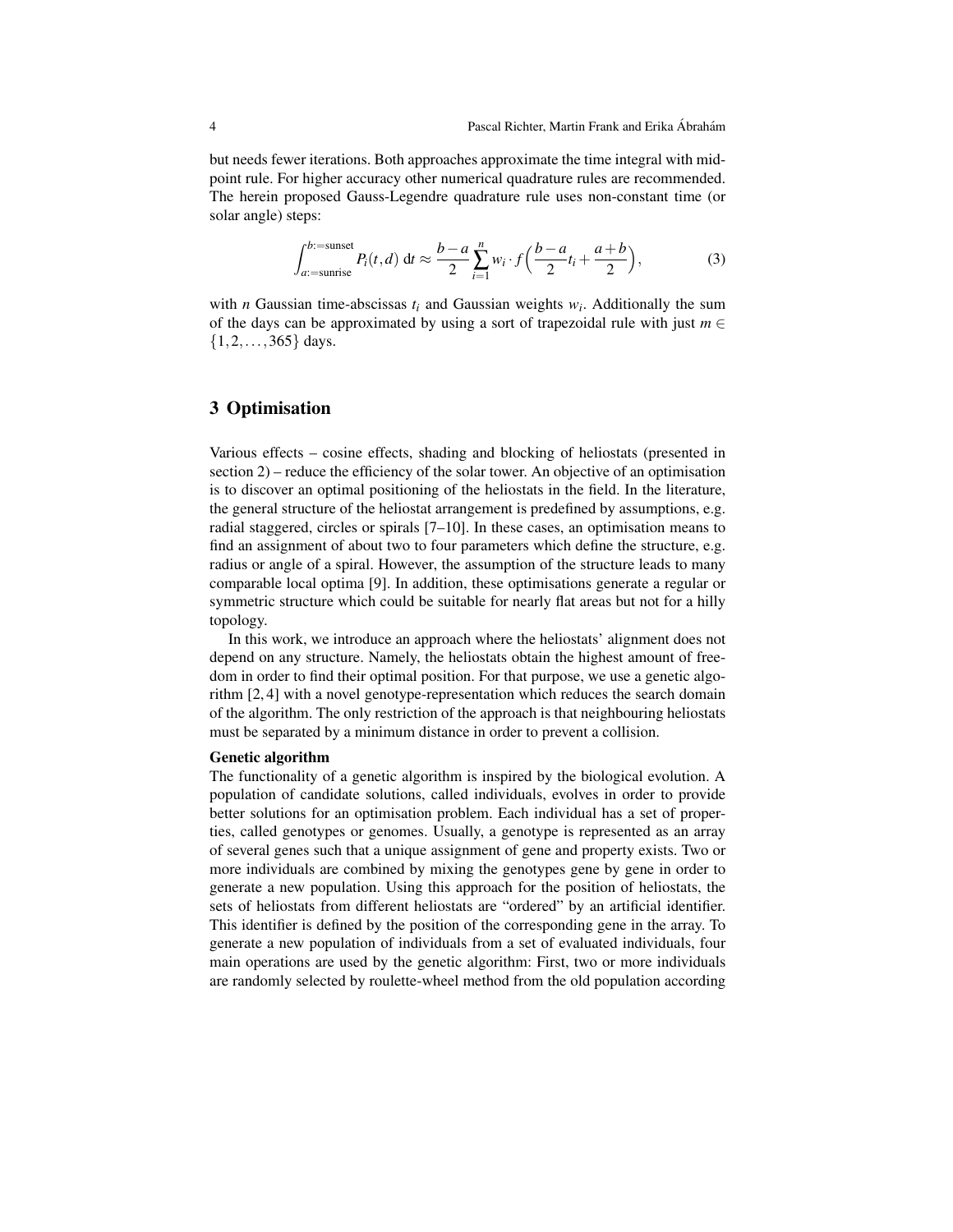Multi-objective optimization of solar tower heliostat fields 5

to their fitness values. The properties of the selected individuals are combined according to the fitness value of their heliostats. Therefore the heliostats of all parent individuals are sorted in descending order according to this value. Successively the best heliostats are picked for the new individual. If any selected heliostat causes a conflict, it is neglected and the next best heliostat is picked. In case that there are no more heliostats, the remaining heliostats are generated by random. Afterwards, the heliostats are mutated by locally change their position. The whole population is simulated to get the fitness values for the new individuals. The algorithm terminates if a stop criterion is satisfied, e.g. maximum simulation time or maximum number of generations.

### Objective functions

The purpose of our optimisation is to find an individual which has a high efficiency. But additionally we aim to reward a solution which looks "nice", which means, that the distribution of the heliostat positions are somehow smooth. We scalarise our objective function, i.e. we look for a solution

$$
\max_{\mathscr{I}\in\mathscr{P}} F(\mathscr{I}) = \max_{\mathscr{I}\in\mathscr{P}} \left( \sum_{j=1}^n w_j \cdot \frac{f_j(\mathscr{I}) - \min_{\mathscr{I}\in\mathscr{P}} f_j(\mathscr{I})}{\max_{\mathscr{I}\in\mathscr{P}} f_j(\mathscr{I}) - \min_{\mathscr{I}\in\mathscr{P}} f_j(\mathscr{I})} \right),\tag{4}
$$

All objective functions  $f_j$  are normalised by the minimum and maximum value of the whole population  $\mathscr{P}$ , so that the normalised value lies in the range between 0 and 1. The weights of the objectives  $w_j > 0$ , with  $\sum_{j=1}^n w_j = 1$ , are the parameters of the scalarisation. Every objective function  $f_j$  has to be maximised. If there is an objective function  $\hat{f}_j$  that should be minimised, we set the corresponding objective function as  $f_j := -\hat{f}_j$  which is maximised.

The model described in section 2 delivers in equation (2) the annual received optical radiation, which is used as objective funtion

$$
f_1(\mathscr{I}) := E_{\text{year}}(\mathscr{I}).
$$
\n(5)

To reward solutions, which are looking "nice", additional smoothing functionals are created. The variance of the *k*-nearest-neighbour distance is given by,

$$
f_2(\mathscr{I}) = -\iint |\nabla \mathsf{K} \mathsf{N} \mathsf{N}|^2 \, \mathrm{d}x \, \mathrm{d}y \approx -\sum_{T \in \mathscr{T}} A_T \cdot \left( \frac{\partial \mathsf{K} \mathsf{N} \mathsf{N}(T)}{\partial x} + \frac{\partial \mathsf{K} \mathsf{N} \mathsf{N}(T)}{\partial y} \right)^2, \quad (6)
$$

 $\mathscr T$  denotes the triangulation of the heliostats  $H_i$  in the *x*-*y* plane.  $A_T$  is the area of a triangle  $T \in \mathcal{T}$ . For each heliostat  $H_i$  the *k*-nearest-neighbour distance is given by

$$
KNN_i = \sum_{H_\ell \in \mathcal{N}_k(H_i)} |p_i - p_\ell| \tag{7}
$$

where  $\mathcal{N}_k(H_i)$  is the set of the *k* nearest neighbours of  $H_i$  and  $p_i$  and  $p_\ell$  are the positions of the heliostats. By linear interpolation the *k*-nearest-neighbour distance is piecewise defined for each triangle  $T \in \mathcal{T}$  which is denoted by KNN(*T*).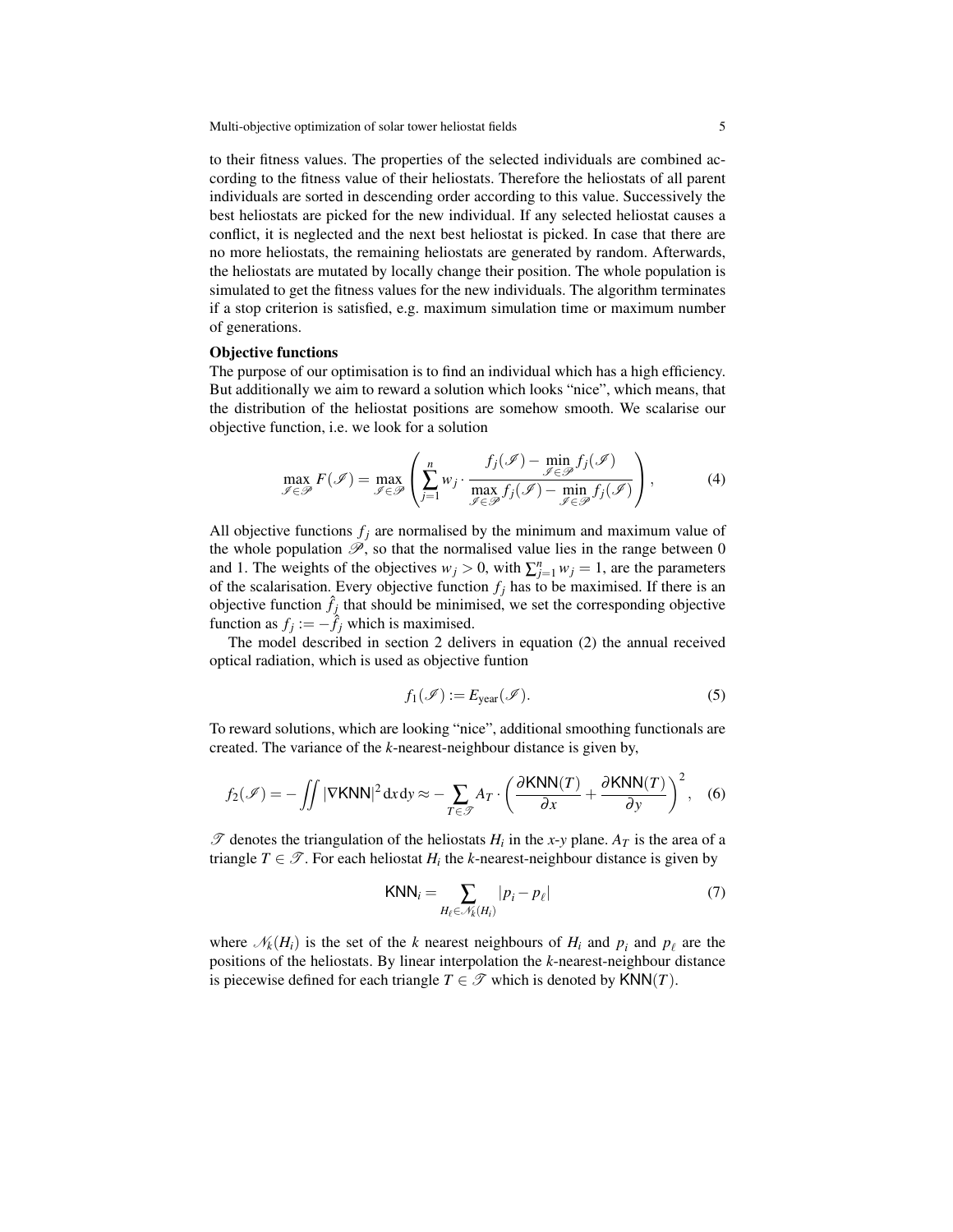Another smoothing functional is the density distribution, which is given by

$$
f_3(\mathscr{I}) = -\iint |\nabla \rho|^2 dx dy \approx -\sum_{T \in \mathscr{T}} A_T \cdot \left(\frac{\partial \rho^r(T)}{\partial x} + \frac{\partial \rho^r(T)}{\partial y}\right)^2.
$$
 (8)

For each heliostat  $H_i$  the density is given by

$$
\rho_i^r = |\{H_\ell \in \mathcal{I} \mid |p_i - p_\ell| \le r\}| \tag{9}
$$

where  $\rho_i^r$  is the number of  $H_i$ -neighbouring heliostats inside a defined radius *r*. Again by linear interpolation the density is piecewise defined for each triangle  $T \in \mathcal{T}$  which is denoted by  $\rho^r(T)$ .

The variance of the kNN distance and the density distribution functionals aim to create a field of equally distributed or dense heliostats. The importance of the smoothing functionals can be adjusted by using the weights described in equation (4).

### Testing the genetic algorithm

By combining the three functionals of energy, kNN and density, different results are reached, see Fig. 2. The produced energy is high for all combinations. By taking kNN and density into account, the optimisations yields a field in which the heliostats stand closer together and are evenly distributed. The single outliers that occur due to mutation could be eliminated during a post-processing step.



Fig. 2 Comparison of the best power plant configurations after optimisation with different weights for the density and knn functional. The color gradient from green to red shows the annual received optical radiation for each heliostat.

Using the smoothing functionals, it is possible to create "nicer looking" solutions that result in comparable energy production. For further fine-tuning one could also try to gradually adjust the weight of the functional during the course of the optimisation.